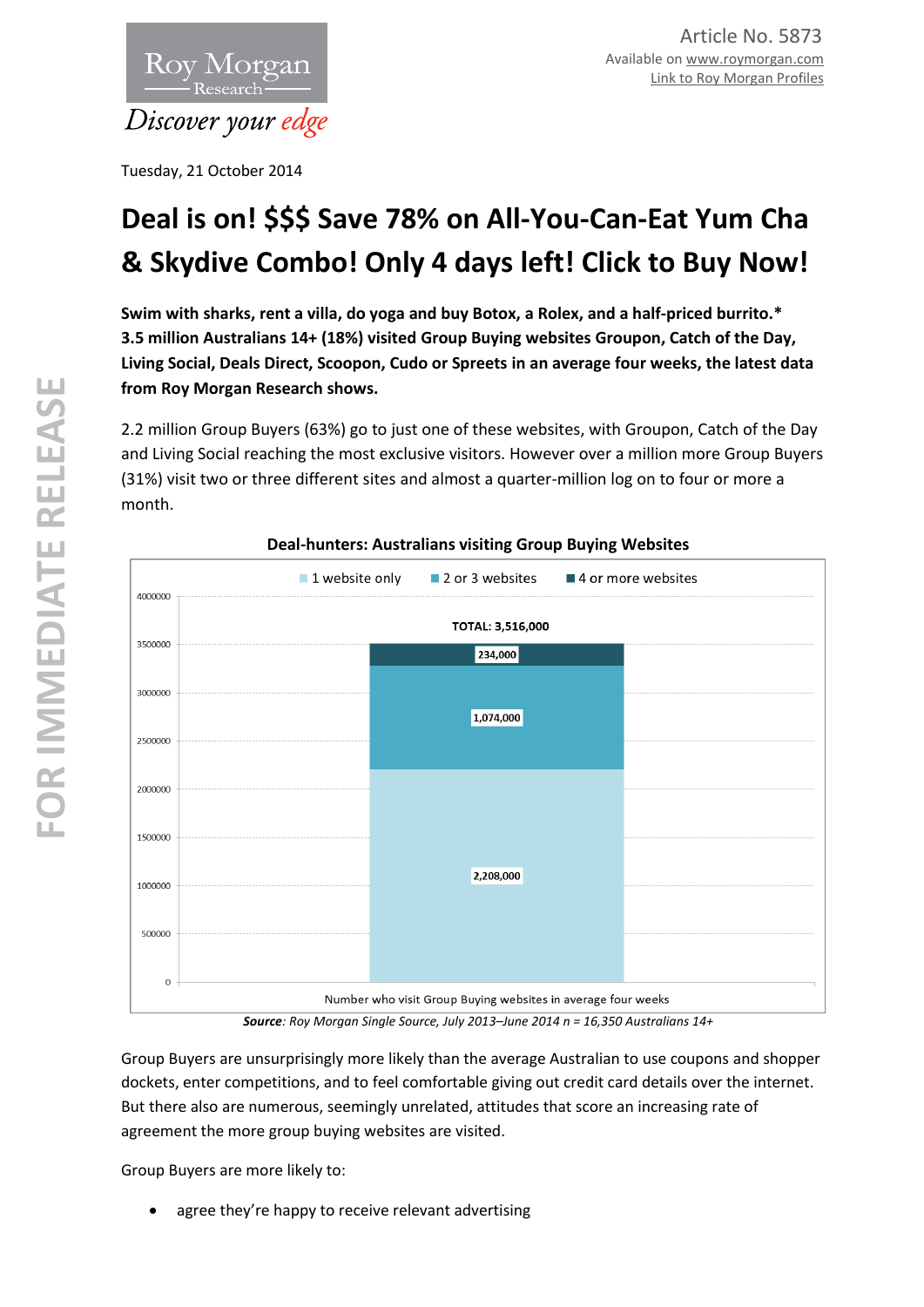# Discover your edge

Rov Morgan

- organise holidays on behalf of family and friends
- agree credit enables them to buy the things they want
- keep up-to-date with new home-improvement ideas
- look for new experiences every day

And the more sites they visit, the more likely they are. However when it comes to being labelconscious, what at first appears to be a similar trend turns out otherwise: although visitors to just one or two to three sites are increasingly more likely than average to buy a product because of the label, the most ardent (or perhaps least discerning) Group Buyers are actually 25% *less* likely.

## **The attitudes of Group Buyers vs Australian norm by number of different sites visited**



*Source: Roy Morgan Single Source, July 2013–June 2014 n = 16,350 Australians 14+ who visited one, two or three, four or more or no Group Buying websites in the last four weeks* 

*\* Max two per person. Conditions apply.*

# **Tim Martin, General Manager - Media, Roy Morgan Research, says:**

*"Clearly the audiences for these websites, by their very nature, are on the hunt for the best deal or next exciting offer, wherever it comes from. The group buying category is competitive, and heating up. The operators of these websites will need to keep close eyes on their competition and find ways to keep their customer loyal and their deals unique.*

*"Our data shows that Catch of the Day have the highest proportion of 'exclusive audience' not found elsewhere on the other group buying websites, followed by Groupon, Deals Direct and Living Social. But almost 75% of Scoopon's audience is also off browsing at least one other site, while nearly a third of people on Spreets (recently acquired by Yahoo7) or Cudo visit at least three other sites."*